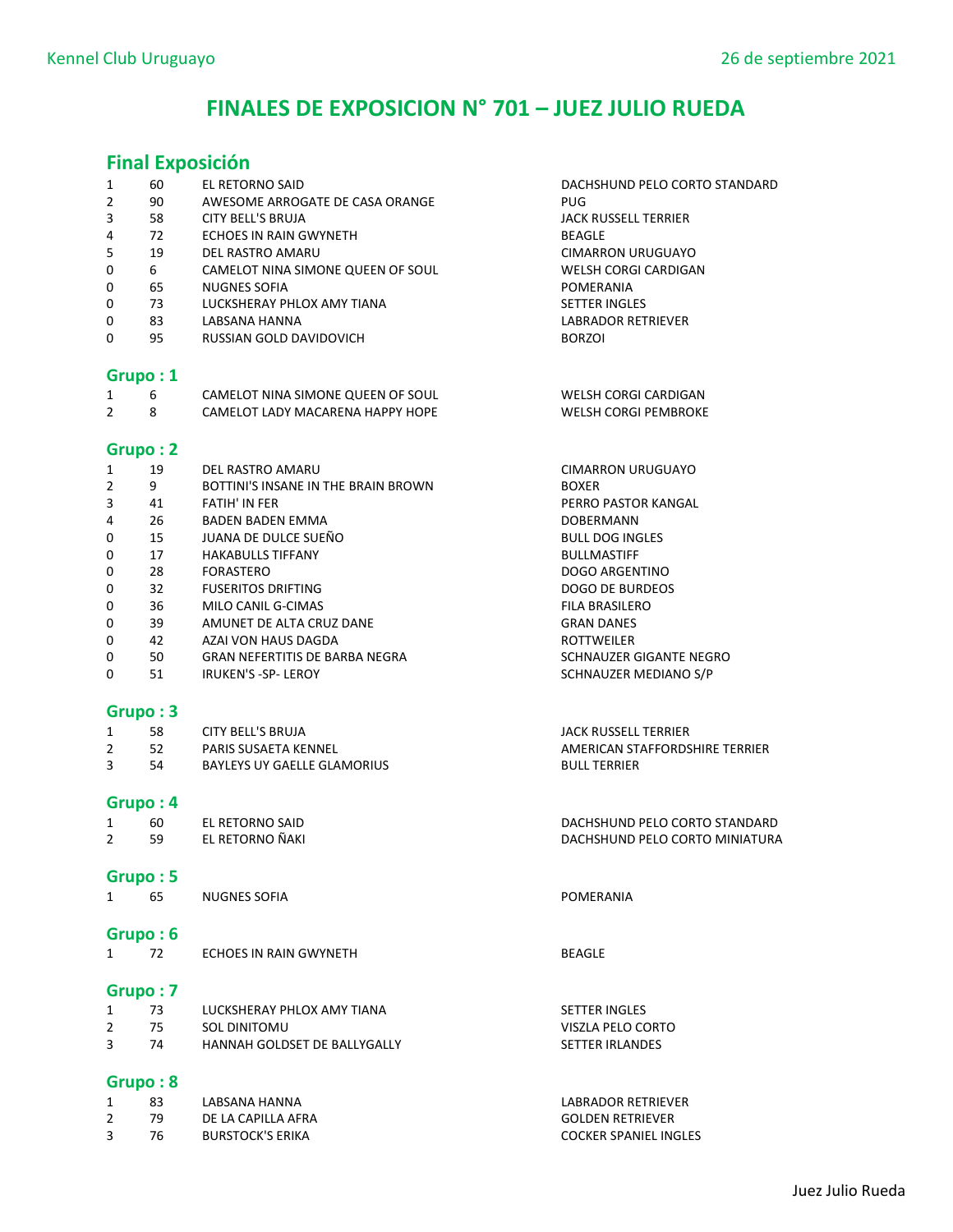#### Grupo : 9

|  | AWESOME ARROGATE DE CASA ORANGE | PUG |
|--|---------------------------------|-----|
|  | HIJOS DEL LEGADO ORAMA          |     |

2 87 HIJOS DEL LEGADO OBAMA BULLDOG FRANCES **BLUEKEN'S WONDER** 

#### Grupo : 10

| 95 | RUSSIAN GOLD DAVIDOVICH        | <b>BORZOI</b>  |
|----|--------------------------------|----------------|
| 96 | DRAGONFLY'S MOONOVER SAAVANNAH | <b>WHIPPFT</b> |

### Final Exposición Jóvenes

| 1              | 60 | EL RETORNO SAID                  | DACHSHUND PELO CORTO STANDARD |
|----------------|----|----------------------------------|-------------------------------|
| $\overline{2}$ | 58 | <b>CITY BELL'S BRUJA</b>         | JACK RUSSELL TERRIER          |
| 3              | 19 | DEL RASTRO AMARU                 | <b>CIMARRON URUGUAYO</b>      |
| 4              | 76 | <b>BURSTOCK'S ERIKA</b>          | <b>COCKER SPANIEL INGLES</b>  |
| 5              | 96 | DRAGONFLY'S MOONOVER SAAVANNAH   | <b>WHIPPET</b>                |
| 0              | 8  | CAMELOT LADY MACARENA HAPPY HOPE | <b>WELSH CORGI PEMBROKE</b>   |
| 0              | 65 | <b>NUGNES SOFIA</b>              | POMERANIA                     |
| 0              | 70 | ECHOES IN RAIN ALDANA            | <b>BEAGLE</b>                 |
|                |    |                                  |                               |

0 93 BLUEKEN'S WONDER SHIH-TZU

### Grupo : 1

|  | CAMELOT LADY MACARENA HAPPY HOPE | <b>WELSH CORGI PEMBROKE</b> |
|--|----------------------------------|-----------------------------|
|  | JACK DE LA PITUCA VON HUNDE      | <b>BORDER COLLIE</b>        |

#### Grupo : 2

|   | 19 | DEL RASTRO AMARU               | CIMARRON URUGUAYO       |
|---|----|--------------------------------|-------------------------|
|   | 36 | MILO CANIL G-CIMAS             | FILA BRASILERO          |
|   | 42 | AZAI VON HAUS DAGDA            | <b>ROTTWEILER</b>       |
| 4 | 50 | GRAN NEFERTITIS DE BARBA NEGRA | SCHNAUZER GIGANTE NEGRO |
|   |    |                                |                         |

JACK RUSSELL TERRIER

SHIH-TZU

WHIPPET

DACHSHUND PELO CORTO STANDARD DACHSHUND PELO CORTO MINIATURA

0 15 JUANA DE DULCE SUEÑO BULL DOG INGLES

### Grupo : 3

| 58 | CITY BELL'S BRUJA |
|----|-------------------|
|    |                   |

### Grupo : 4

| 60 | EL RETORNO SAID |
|----|-----------------|
| 59 | EL RETORNO ÑAKI |

# **Grupo : 5**<br>1 65

NUGNES SOFIA **1 65 NUGLES SOFIA** 

### Grupo : 6

|  | ECHOES IN RAIN ALDANA | BEAGLE |
|--|-----------------------|--------|

### Grupo : 8

| 76 | <b>BURSTOCK'S ERIKA</b> | <b>COCKER SPANIEL INGLES</b> |
|----|-------------------------|------------------------------|
| 81 | LABSANA COOPER          | LABRADOR RETRIEVER           |
| 80 | AINE PALBOS GOLDEN      | <b>GOLDEN RETRIEVER</b>      |
|    |                         |                              |

### Grupo : 9

| <b>BLUEKEN'S WONDER</b> |
|-------------------------|
|-------------------------|

### Grupo : 10

| DRAGONFLY'S MOONOVER SAAVANNAH |  |
|--------------------------------|--|
|--------------------------------|--|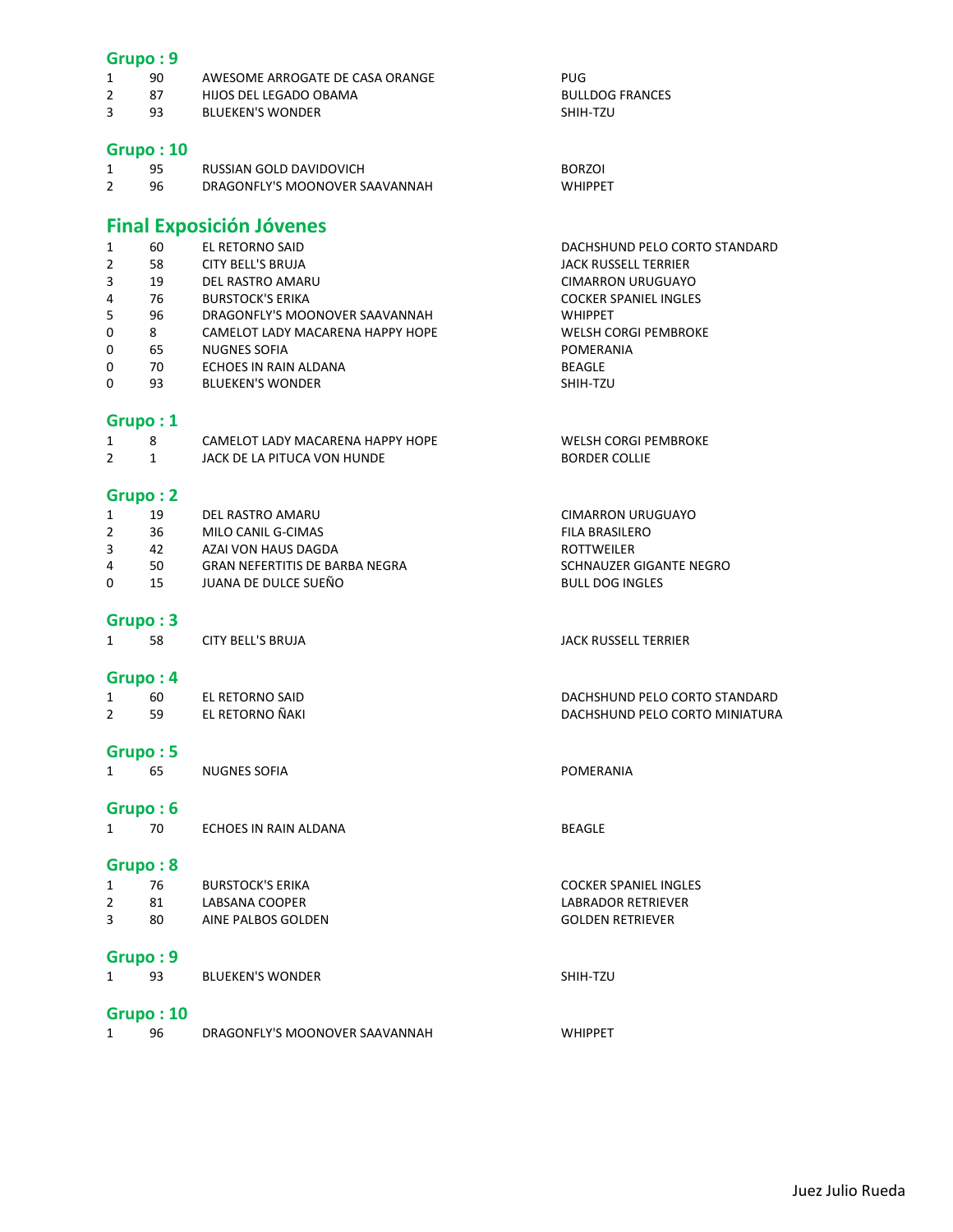### Final Exposición Cachorros

| 1 | 99  | BURSTOCK'S BLOCK                 | <b>DOBERMANN</b>               |
|---|-----|----------------------------------|--------------------------------|
| 2 | 111 | DE LA CAPILLA YAHVE              | <b>GOLDEN RETRIEVER</b>        |
| 3 | 110 | <b>BLUEMYSTIC BRAVE FAME</b>     | <b>COCKER SPANIEL INGLES</b>   |
| 4 | 107 | CAMELOT GRISELDA DE PUEBLO CHICO | <b>JACK RUSSELL TERRIER</b>    |
| 5 | 97  | CAMELOT LORD AVALON PERCY        | WELSH CORGI PEMBROKE           |
| 0 | 98  | <b>ROCKY FOR TESZLER</b>         | <b>BULLMASTIFF</b>             |
| 0 | 100 | <b>FUSIL PIEDRAS DE AFILAR</b>   | <b>FILA BRASILERO</b>          |
| 0 | 102 | <b>HIGHLANDERS ROTT HANA</b>     | <b>ROTTWEILER</b>              |
| 0 | 103 | MORGANA GOD OF THE MOON          | SCHNAUZER MINIATURA NEGRO      |
| 0 | 105 | <b>CETHUZ SHARK</b>              | SCHNAUZER MINIATURA NEGRO Y PL |
| 0 | 108 | <b>BLACKSPOT REIGN OF FIRE</b>   | <b>BEAGLE</b>                  |
| 0 | 109 | LYON'S BANNU                     | <b>POINTER</b>                 |
| 0 | 112 | HIJOS DEL LEGADO HANNAH          | <b>BULLDOG FRANCES</b>         |
| 0 | 114 | TOQUI DEL VALLE CLARO            | CHIHUAHUA PELO CORTO           |
| 0 | 115 | OF KARIS HOPE RUTTILA            | LEBREL AFGANO                  |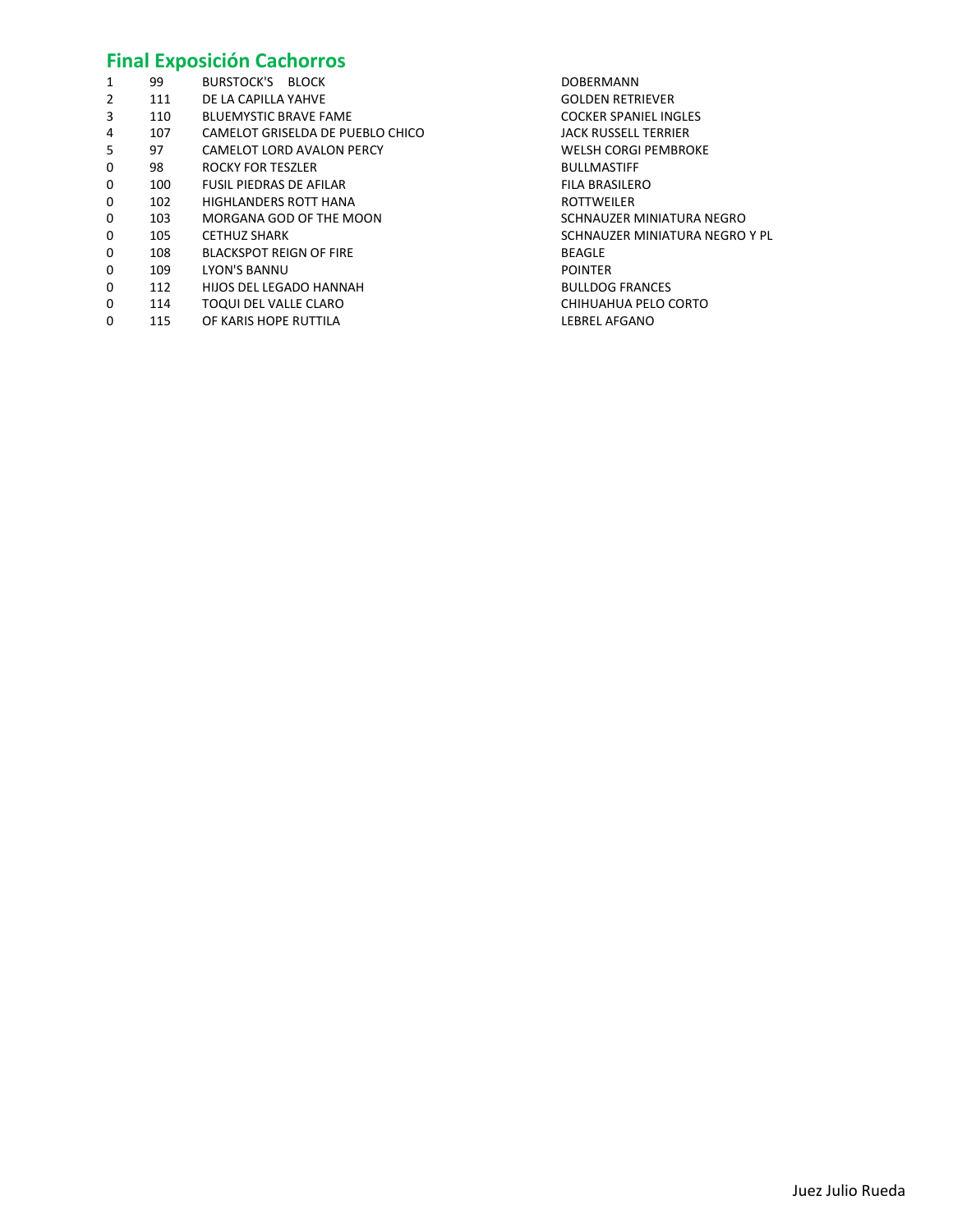# FINALES DE EXPOSICION N° 702 – JUEZ SERGIO PIZZORNO

### Final Exposición

| 1              | 9            | BOTTINI'S INSANE IN THE BRAIN BROWN | <b>BOXER</b>                   |
|----------------|--------------|-------------------------------------|--------------------------------|
| $\overline{2}$ | 90           | AWESOME ARROGATE DE CASA ORANGE     | <b>PUG</b>                     |
| 3              | 56           | CAMELOT JOSEMA DE PUEBLO CHICO      | <b>JACK RUSSELL TERRIER</b>    |
| 4              | 94           | RUSSIAN GOLD QUIRAM                 | <b>BORZOI</b>                  |
| 5              | 5            | <b>BLONDIE'S XOLO</b>               | WELSH CORGI CARDIGAN           |
| 0              | 64           | <b>EL RETORNO OPERA</b>             | DACHSHUND PELO CORTO STANDARD  |
| 0              | 65           | <b>NUGNES SOFIA</b>                 | POMERANIA                      |
| 0              | 67           | ECHOES IN RAIN LENNOX               | <b>BEAGLE</b>                  |
| 0              | 74           | HANNAH GOLDSET DE BALLYGALLY        | SETTER IRLANDES                |
| 0              | 83           | LABSANA HANNA                       | LABRADOR RETRIEVER             |
|                | Grupo: 1     |                                     |                                |
| 1              | 5            | <b>BLONDIE'S XOLO</b>               | WELSH CORGI CARDIGAN           |
| $\overline{2}$ | 8            | CAMELOT LADY MACARENA HAPPY HOPE    | <b>WELSH CORGI PEMBROKE</b>    |
| 3              | $\mathbf{1}$ | JACK DE LA PITUCA VON HUNDE         | <b>BORDER COLLIE</b>           |
|                | Grupo: 2     |                                     |                                |
| 1              | 9            | BOTTINI'S INSANE IN THE BRAIN BROWN | <b>BOXER</b>                   |
| $\overline{2}$ | 45           | <b>HANDRE POLLARD VOM VICKINGER</b> | <b>ROTTWEILER</b>              |
| 3              | 41           | <b>FATIH' IN FER</b>                | PERRO PASTOR KANGAL            |
| 4              | 22           | DEL RASTRO DAKOTA                   | <b>CIMARRON URUGUAYO</b>       |
| 0              | 14           | <b>BIG TAS RUDEBOY'S BULL</b>       | <b>BULL DOG INGLES</b>         |
| 0              | 17           | <b>HAKABULLS TIFFANY</b>            | <b>BULLMASTIFF</b>             |
| 0              | 26           | <b>BADEN BADEN EMMA</b>             | <b>DOBERMANN</b>               |
| 0              | 28           | FORASTERO                           | <b>DOGO ARGENTINO</b>          |
| 0              | 33           | <b>GINA OF DER OKINAS HOUSE</b>     | <b>DOGO DE BURDEOS</b>         |
| 0              | 36           | MILO CANIL G-CIMAS                  | <b>FILA BRASILERO</b>          |
| 0              | 38           | PONITA AZLAMON - ARGENTINA          | <b>GRAN DANES</b>              |
| 0              | 50           | GRAN NEFERTITIS DE BARBA NEGRA      | SCHNAUZER GIGANTE NEGRO        |
| 0              | 51           | <b>IRUKEN'S -SP- LEROY</b>          | SCHNAUZER MEDIANO S/P          |
|                | Grupo: 3     |                                     |                                |
| 1              | 56           | CAMELOT JOSEMA DE PUEBLO CHICO      | <b>JACK RUSSELL TERRIER</b>    |
| $\overline{2}$ | 52           | PARIS SUSAETA KENNEL                | AMERICAN STAFFORDSHIRE TERRIER |
|                |              |                                     |                                |
|                | Grupo: 4     |                                     |                                |
| 1              | 64           | <b>EL RETORNO OPERA</b>             | DACHSHUND PELO CORTO STANDARD  |
| $\overline{2}$ | 59           | EL RETORNO ÑAKI                     | DACHSHUND PELO CORTO MINIATURA |
|                | Grupo: 5     |                                     |                                |
| 1              | 65           | <b>NUGNES SOFIA</b>                 | POMERANIA                      |
|                | Grupo: 6     |                                     |                                |
| 1              | 67           | <b>ECHOES IN RAIN LENNOX</b>        | <b>BEAGLE</b>                  |
|                |              |                                     |                                |
|                | Grupo: 7     |                                     |                                |
| 1              | 74           | HANNAH GOLDSET DE BALLYGALLY        | <b>SETTER IRLANDES</b>         |
| $\overline{2}$ | 73           | LUCKSHERAY PHLOX AMY TIANA          | <b>SETTER INGLES</b>           |
| 3              | 75           | <b>SOL DINITOMU</b>                 | VISZLA PELO CORTO              |
|                | Grupo: 8     |                                     |                                |
| 1              | 83           | LABSANA HANNA                       | LABRADOR RETRIEVER             |
| $\overline{2}$ | 79           | DE LA CAPILLA AFRA                  | <b>GOLDEN RETRIEVER</b>        |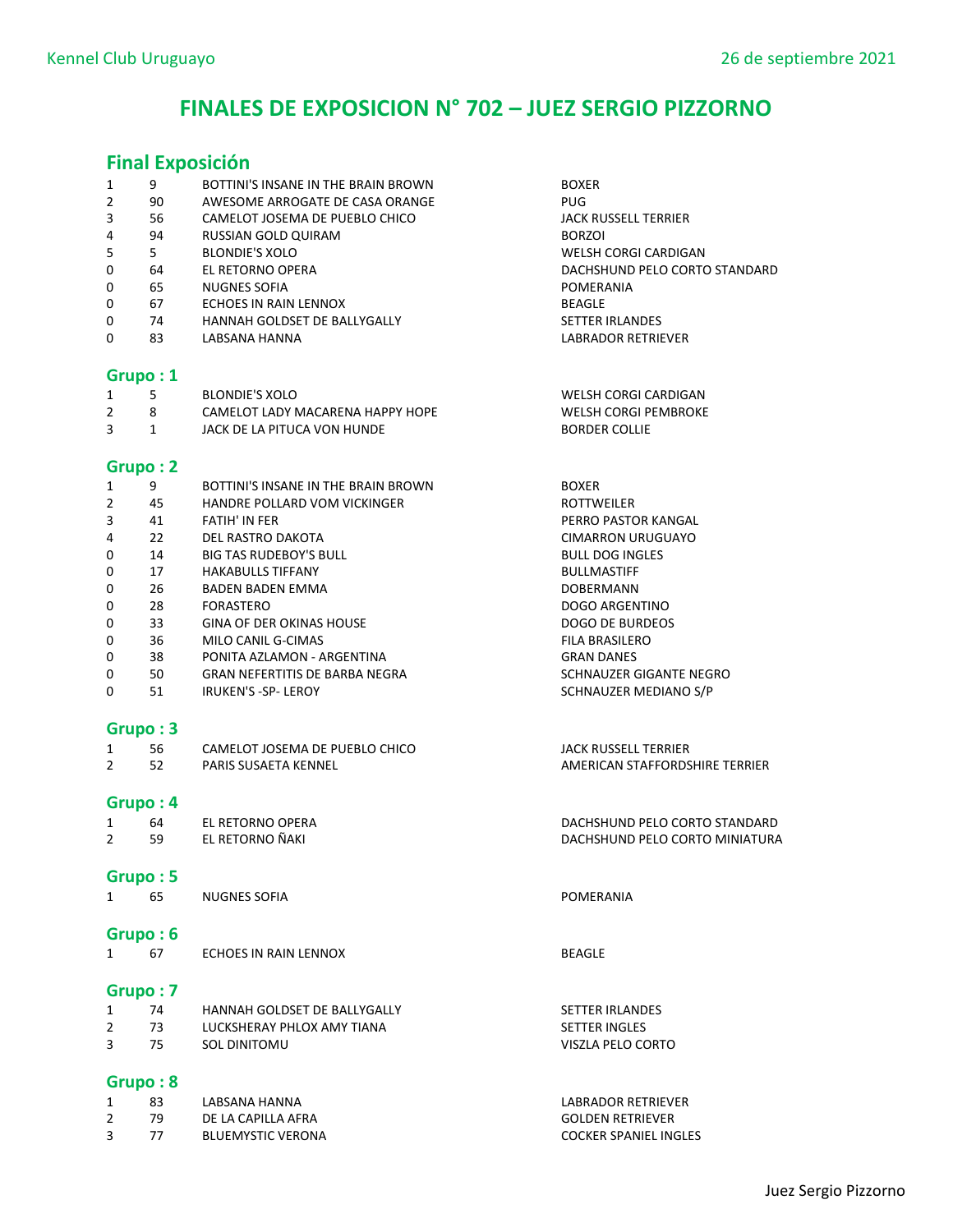### Grupo : 9

| 90 | AWESOME ARROGATE DE CASA ORANGE | PUG                    |
|----|---------------------------------|------------------------|
| 84 | TATO DULCE SUEÑO                | <b>BULLDOG FRANCES</b> |

3 93 BLUEKEN'S WONDER SHIH-TZU

### Grupo : 10

| 94 | RUSSIAN GOLD QUIRAM            | <b>BORZOI</b>  |
|----|--------------------------------|----------------|
| 96 | DRAGONFLY'S MOONOVER SAAVANNAH | <b>WHIPPFT</b> |

### Final Exposición Jóvenes

| 1              | 19 | DEL RASTRO AMARU                 | <b>CIMARRON URUGUAYO</b>       |
|----------------|----|----------------------------------|--------------------------------|
| $\overline{2}$ | 81 | LABSANA COOPER                   | <b>LABRADOR RETRIEVER</b>      |
| 3              | 93 | <b>BLUEKEN'S WONDER</b>          | SHIH-TZU                       |
| 4              | 59 | EL RETORNO ÑAKI                  | DACHSHUND PELO CORTO MINIATURA |
| 5              | 96 | DRAGONFLY'S MOONOVER SAAVANNAH   | <b>WHIPPET</b>                 |
| 0              | 8  | CAMELOT LADY MACARENA HAPPY HOPE | WELSH CORGI PEMBROKE           |
| 0              | 58 | CITY BELL'S BRUJA                | <b>JACK RUSSELL TERRIER</b>    |
| 0              | 65 | <b>NUGNES SOFIA</b>              | POMERANIA                      |
| 0              | 67 | ECHOES IN RAIN LENNOX            | <b>BEAGLE</b>                  |

#### Grupo : 1

|  | CAMELOT LADY MACARENA HAPPY HOPE | WELSH CORGI PEMBROKE |
|--|----------------------------------|----------------------|
|  | JACK DE LA PITUCA VON HUNDE      | <b>BORDER COLLIE</b> |

### Grupo : 2

|          | 19 | DEL RASTRO AMARU               | <b>CIMARRON URUGUAYO</b> |
|----------|----|--------------------------------|--------------------------|
| 2        | 36 | MILO CANIL G-CIMAS             | <b>FILA BRASILERO</b>    |
| 3        | 13 | <b>BRISA CANABARRO</b>         | <b>BOXER</b>             |
| 4        | 50 | GRAN NEFERTITIS DE BARBA NEGRA | SCHNAUZER GIGANTE NEGRO  |
| $\Omega$ | 29 | ATII A                         | DOGO DE BURDEOS          |
| $\Omega$ | 38 | PONITA AZLAMON - ARGENTINA     | <b>GRAN DANES</b>        |
| $\Omega$ | 46 | ANTU VON HAUS DAGDA            | <b>ROTTWEILER</b>        |

### Grupo : 3

1 58 CITY BELL'S BRUJA **CITY BELL'S BRUJA JACK RUSSELL TERRIER** 

### Grupo : 4

|    | EL RETORNO ÑAKI | DACHSHUND PELO CORTO MINIATURA |
|----|-----------------|--------------------------------|
| 60 | EL RETORNO SAID | DACHSHUND PELO CORTO STANDARD  |

#### Grupo : 5

1 65 NUGNES SOFIA **POMERANIA** 

#### Grupo : 6

1 67 ECHOES IN RAIN LENNOX BEAGLE

### Grupo : 8

| 80 | AINE PALBOS GOLDEN      | <b>GOLDEN RETRIEVER</b>      |
|----|-------------------------|------------------------------|
| 76 | <b>BURSTOCK'S ERIKA</b> | <b>COCKER SPANIEL INGLES</b> |
| 81 | LABSANA COOPER          | LABRADOR RETRIEVER           |

## Grupo : 9

| 93 | <b>BLUEKEN'S WONDER</b> | SHIH-TZU |
|----|-------------------------|----------|
|    |                         |          |

### Grupo : 10